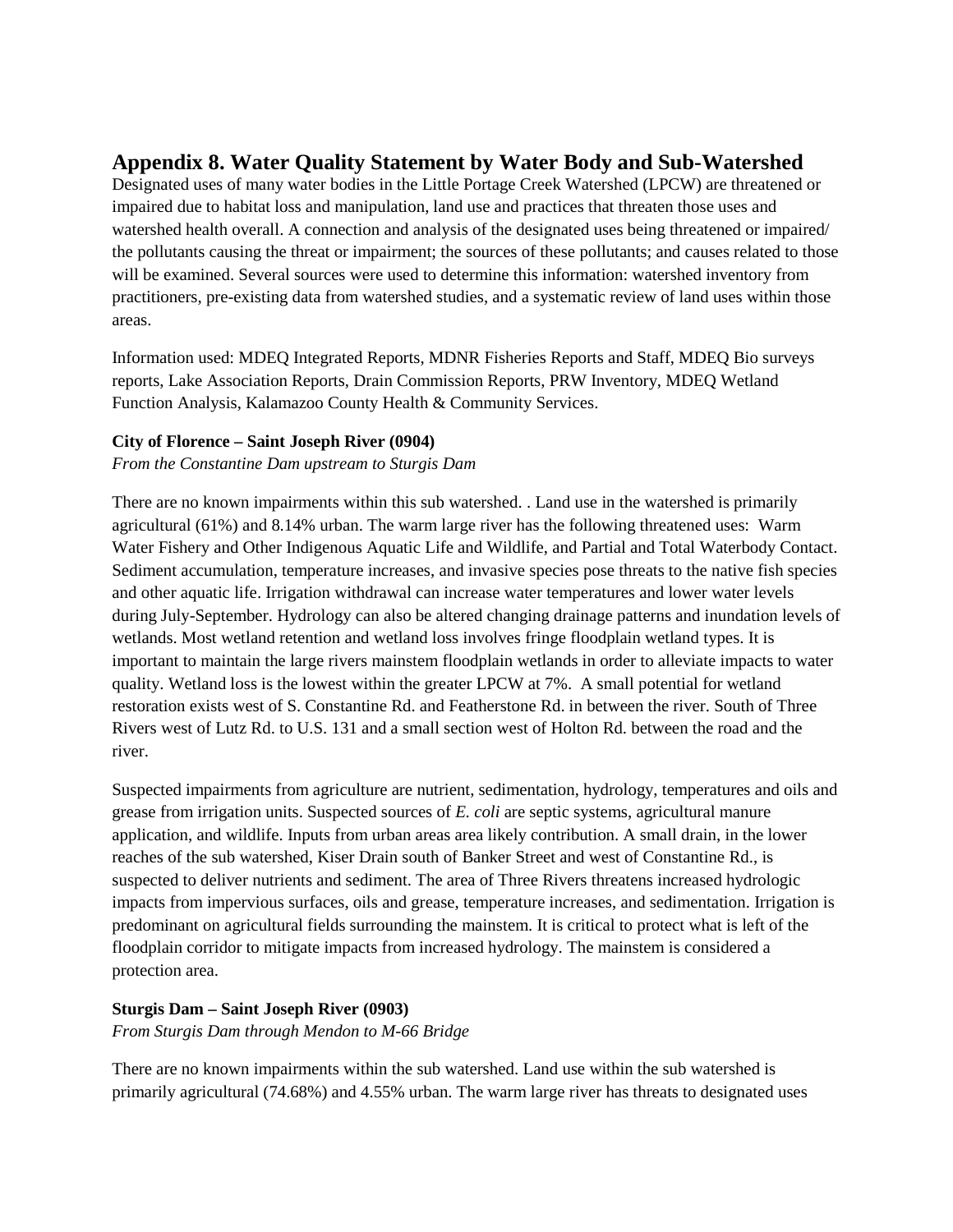Warm Water Fishery and Other Indigenous Aquatic Life and Wildlife, and Partial and Total Waterbody Contact. Sedimentation from the Sturgis Dam altering natural sediment transport and increased water temperatures likely alters the fish community. Threats exist from suspected sources of nutrients, sedimentation, and *E. coli.* Suspected sources of *E. coli* are agricultural manure, septic systems, and wildlife. The area from Angevine upstream to Angling could be contributing. Wilcox drain is suspected to contribute nutrients and sediment to the mainstem. Large amount of irrigation exist on both sides of the river and likely contribute to lower water levels, increased temperatures, and increased nonpoint source pollution delivered to the mainstem. The second lowest amount of wetland loss (20%). Protection of existing floodplain corridors is important to lessen the effects of increased hydraulics from upstream sources and to protect water quality.

## **Little Portage Creek and all lateral tributaries/drains (0902)**

*From the confluence of Little Portage Creek upstream to 38th St.* 

The sub watershed has impairments Total Body Contact (TBC) and Partial Body Contact (PBC) Recreation due to *E. coli* the Warmwater Fishery and Other Indigenous Wildlife from other anthropogenic effects. The sub watershed is 82.5% agricultural and 1.87% urban. Wetland loss within the sub watershed is 71% which far exceeds any wetland loss throughout the LPCW.

Wetland restoration potential exists from: Mendon upstream to the Kalamazoo County line surrounding the mainstem, from confluence of Section Line Drain to north of Z Ave, Woods Lake Drain from confluence easterly to Rosenbaugh Rd. and north from Wing Rd. to Longnecker Rd. (See Appendix: Landscape Level Wetland Functional Analysis).

Sources of *E. coli* are agricultural livestock and manure application, septic systems, and wildlife. E. coli levels at the confluence with the St. Joseph River (Site 16) and Nottawa (Site 14) from MDEQ's E. Coli TMDL study exceeded Partial Body Contact levels 100% of the time.

All but the first 0.39 miles of the LPC are blocked to fish passage from a partially perched culvert on Lane St. in the Village of Mendon. Increased velocities and a culvert that is higher than the stream bed completely impairs fish movement throughout the majority of the creek. This is a suspected cause of the impairment to the Warm Water Fishery along with stream channel manipulation.

Another likely cause of degradation to the fishery are a result of dredging of the stream channel. In-stream habitat is in a constant state of degradation due to the constant delivery of legacy sediment and a lack of sinuosity. As a result bed-from diversity is lowered (i.e. the amount of pools, riffles, glides, and runs) typical of reference type conditions for stream within the same ecoregion.

Urban impacts in the Mendon area are suspected to contribute nutrients, *E. coli*, sediment, hydrology, Oils and grease, metals, and pesticides.

Human induced threats are evident throughout the sub watershed. An in-depth summary of these follow:

The area from Kirby and Clark Rds. Surrounding LPC have been observed contributing erosion to the creek. Irrigation is prevalent and is pumped right next to and over the drainage. 2.9 miles of inadequate vegetative buffer from below Nottawa Rd. to Michigan Ave exist. Unrestricted livestock access just south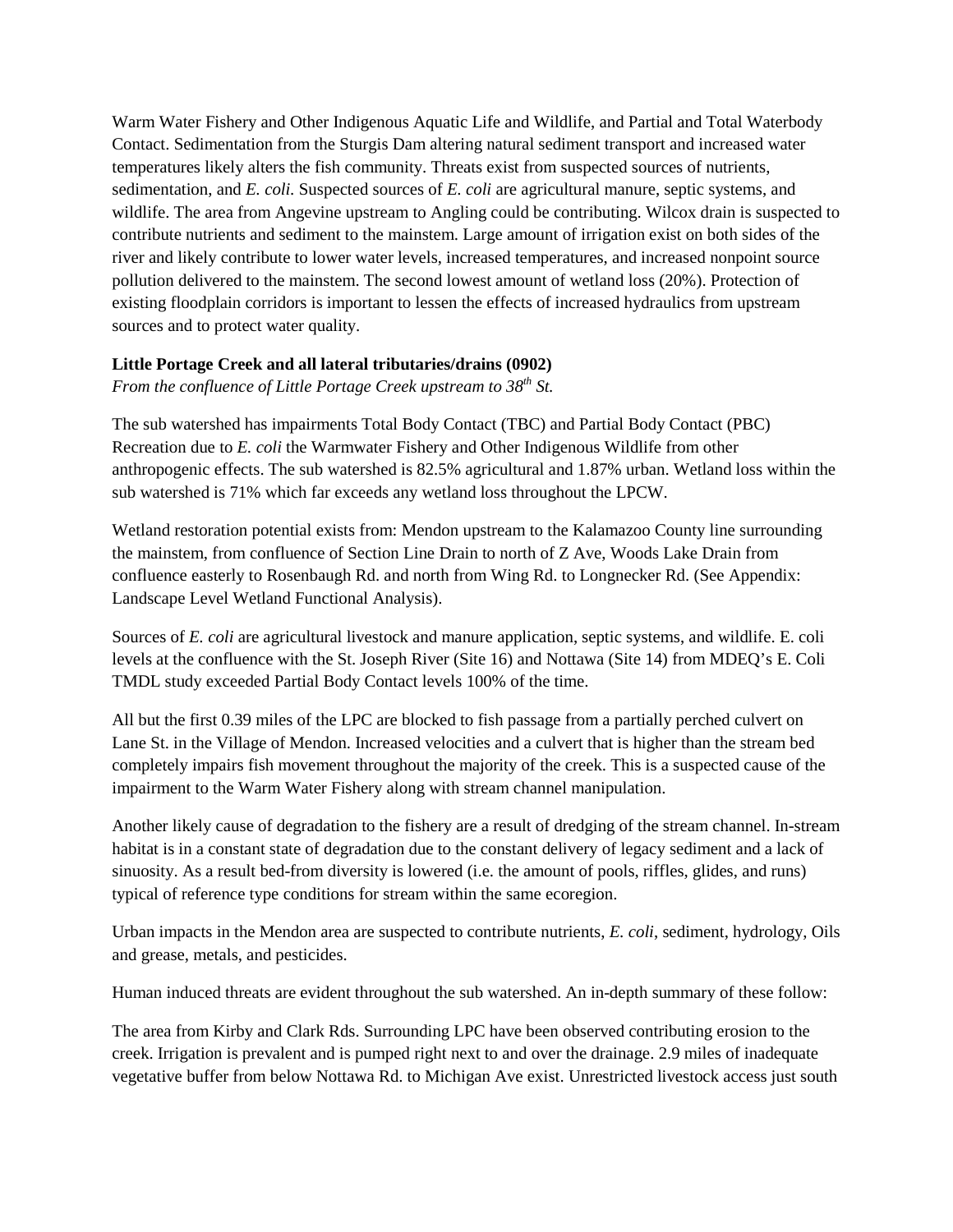of Taylor Rd and east of Nottawa is a likely contributor to *E. coli.* Road erosion from Osgood Rd (dead end with Taylor Rd.) contributes and estimated 6.21 tons/year to the drain.

Drain morphology at Site 10 is unstable and highly entrenched. The site was heavily channelized and impacted from agriculture. The reach totaled 989 feet with a bank height of 13 feet. Average lateral erosion rates were 0.0923 feet/year and a combined total load of 106.803 tons/year.

Woods Lake Drain enters LPC west of Riddle Rd. E.coli data from MDEQs TMDL Site 15 (*E. coli*) as the lowest values during the study. Contributions from this drainage would suggest that very little agricultural manure is entering the creek from this tributary. High levels of sediment, nutrients, and pesticides and herbicides are likely contributed from the drain. Geomorphic Site 18, a small lateral drain on Wing Rd. has heavy agricultural and dredging impacts. The reach was 1525 feet in length with a bank height of 2.21. Average lateral erosion totaled 0.0995 and a calculated load of 30.18 tons/year. Observed sheet and rill erosion from the field on the NE side of the intersection of Riddle and Wing Rd. contribute to the drain. Irrigation and water management should take place in order to reduce erosion and nutrients contributing to the drain. The field on the NW side of Pleasant Rd. and Summit Rd contribute sheet erosion to the Woods Drain to the north. The lateral drain extension most easterly between Riddle and Summit contributes sediment to the drain. Both culverts on Wing Rd are perched and create erosive velocities at high flows. Plunge pools are present. Pesticide application has been observed north of Michigan Ave. and east of McClish Rd. drain extension.

Section Line Drain extends north from Michigan Ave. The MDEQ E. coli site exceeded PBC levels 100% of the time. 1.2 miles of inadequate vegetative buffer exist from Z Ave. South to confluence below Michigan Ave. Nutrients and herbicides and pesticides are suspected to contribute to drain. Geomorphic Site 23 is north of Michigan Ave. on the mainstem. The site is unstable tending toward stability-at-risk. Site 23 contributes 15.17 tons/year of sediment load. Vegetative buffer on banks prevent extreme erosion rates. Evidence of sedimentation exist from aggradation in the channel.

Threats from irrigation, drain maintenancing, pesticide and herbicide application, manure application exist throughout the entire sub watershed. Irrigation and water management should be instituted. Temperatures and water levels are threatened. Hydrology and hydraulics are increased from land use practices and channelization. Two-stage ditching techniques and agricultural conservation practices should be adopted upon the entire sub watershed. This is not realistic, but and adoption of 25% of cropland would reduce a significant amount of pollutants (See Appendix: Pollutant Loading Estimates and Reductions) and conservation friendly drain maintenance practices would seriously reduce pollutants and improve water quality.

## **Headwaters Little Portage Creek and all lateral tributaries/drains (0901)**

*From 38th St. and YZ Ave. north to E. ON Ave and 47th St.* 

The sub watershed has impairments Total Body Contact and Partial Body Contact Recreation due to *E. coli* the Warmwater Fishery and Other Indigenous Wildlife from other anthropogenic effects. Land use in the sub watershed is 73% agricultural and 2% urban. Wetland loss in the sub watershed ranks second at 23%.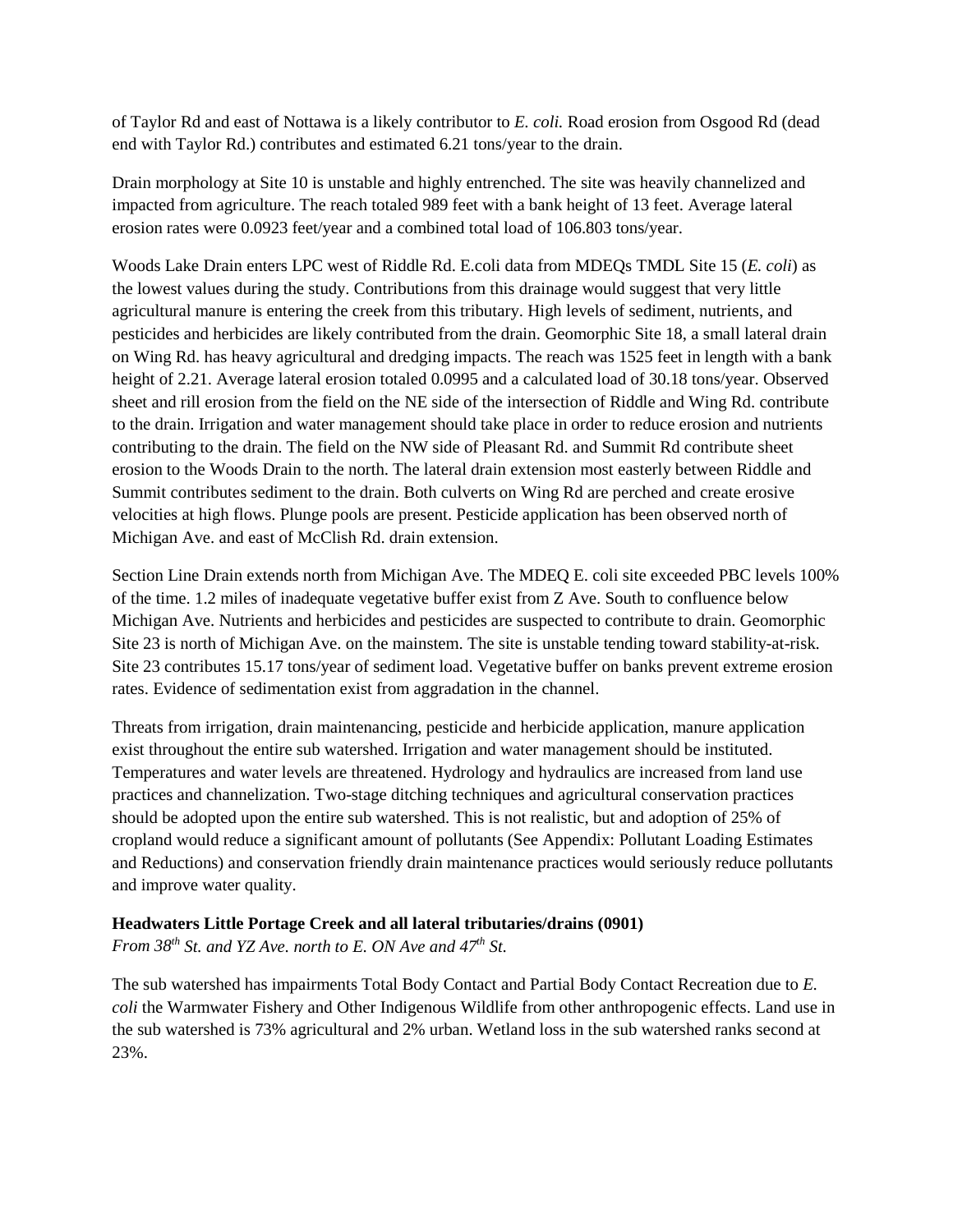Wetland restoration potential exists from: 38<sup>th</sup> St. along the mainstem upstream to U Ave., the lateral tributary northwest to TU Ave., and from S Ave. north to OP Ave. Wetland restoration will reduce threats to PBC and TBC Recreation and Warm Water Fishery and Other Indigenous Wildlife.

Sources of *E. coli* are agricultural livestock and manure application, septic systems, and wildlife. E. coli levels from MDEQ's E. Coli TMDL study sites 3, 5, 6, 7, 8, 9, 10, 11 exceeded Partial Body Contact levels 100% of the time.

Human induced threats are evident throughout the sub watershed. An in-depth summary of these follow:

The drain is channelized from 38<sup>th</sup> St. upstream to E. W Ave. From E. W Ave. north to S. 42<sup>nd</sup> St. the channel is pre modified and stable. From S.  $42<sup>nd</sup>$  upstream to headwaters of Longman and Willow Swamp Drains is channelized and in different states of modification. Geomorphic Site 11, is recovering from historical dredging. Gully erosion from the SE field at the corner of  $40<sup>th</sup>$  and X Ave is suspected to contribute nutrients and sediment.

The lateral drainages just south of X Ave. north to W Ave. exceeded PBC Recreation levels 100% of the time at MDEQ TMDL Sites 9, 10, and 11. The highest daily exceedance was measured at Site 9, indicating extreme *E. coli* contributions from the drain from  $40<sup>th</sup>$  St. east to  $42<sup>nd</sup>$  St. The drain that extends to W Ave on the west side of the mainstem has received observed nutrient and herbicide application. The drainage extends north of W Ave. and has insufficient vegetative buffer.

MDEQ Sites 7 and 8 exceed PBC Recreation levels 100% of the time measured. The Wakeshma Drain is a significant contributor of E. coli from suspected agricultural manure application. Large CAFOs are prevalent within this reach.

A small lateral drain starts south of U Ave. and extends north to TS Ave. Manure application has been observed next to the drain. MDEQ testing at Site 6 revealed human biomarkers. Personal communication with residents implicated improper septic tank pumping and spreading in the area as a suspected source. Pesticide and herbicide application to drain vegetation has been observed. Road runoff on TU Ave is observed. Geomorphic site 20 is recovering from dredging and contributes 9.21 tons/year.

MDEQ Site 5 (42<sup>nd</sup> Ave) and upstream to Site 3 (S Ave) indicate E. coli concentrations exceeding PBC levels 100% of the time. Geomorphic sites 1, 2 and 3 are within this stretch. Site 1, is unstable, and contributes 40.975 tons/year. Site 2 is the highest contributor of sediment from stream banks, at 1131.83 tons/year. Severe aggradation of sediment resulting from nonpoint source runoff, bank erosion, and upstream contributions severely threaten the reach. An observed gully and drain tiling is suspected to deliver nonpoint sources to the drain. Livestock access north of R Ave and west of  $45<sup>th</sup>$  St. likely contribute *E. coli.* Livestock access is also south of PQ Ave. east of 47<sup>th</sup> St. and at a third location west of 47th St. and south of OP Ave. Three geomorphic locations are in these headwater reaches sites 21, 22, and 24. These sites are surprisingly stable probably due to heavily vegetated banks with established root structures. Threats exist to the reach if drain maintenance practices are practiced. Undersized culverts in the reaches exist and contribute to erosion. Road erosion is also present along  $46<sup>th</sup>$  St.

Threats from irrigation, drain maintenancing, pesticide and herbicide application, manure application exist throughout the entire sub watershed. Irrigation and water management should be instituted. Temperatures and water levels are threatened. Hydrology and hydraulics are increased from land use